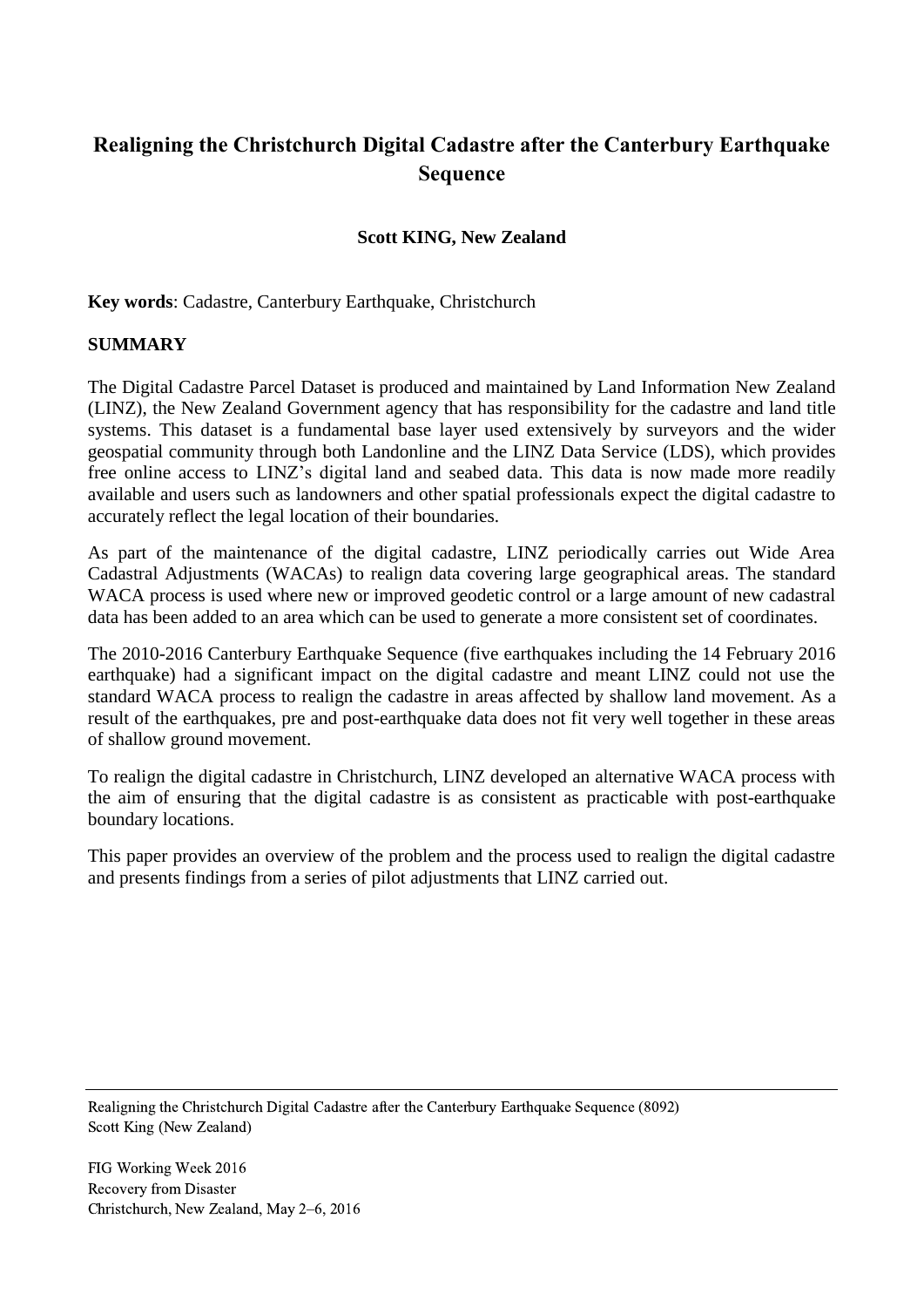# **Realigning the Christchurch Digital Cadastre after the Canterbury Earthquake Sequence**

# **Scott KING, New Zealand**

## **1. INTRODUCTION**

From 2010 through to 2016 the Canterbury region of New Zealand experienced an earthquake sequence that caused significant damage to buildings and properties as well as infrastructure.

A large part of the Canterbury rebuild programme has involved trying to understand where property boundaries are currently located on the ground, as well as updating the spatial representation of New Zealand's digital cadastre to reflect the post-earthquake situation. This work is led by Land Information New Zealand (LINZ), the New Zealand Government agency responsible for the cadastre and land titling systems.

Landonline is New Zealand's digital Survey and Titles system. It holds the spatial representation of the digital cadastre, which is propagated into the geospatial community through the LDS, which provides free online access to LINZ's digital land and seabed data. It is frequently combined with other datasets, such as aerial imagery, made available to the general public.

While the digital cadastre has no legal status it is used by surveyors to plan and execute cadastral surveys and pre-validate their datasets. For example, coordinates of survey marks in the vicinity may be loaded into Global Navigation Satellite System (GNSS) equipment to help find marks. Prevalidation is the process where Landonline runs several business rule tests to check that the Cadastral Survey Dataset (CSD) is compliant with the Surveyor General's (SG's) Rules concerning survey accuracy before the surveyor submits the CSD.

It is also used by LINZ during the validation process, where comparisons are made between surveyaccurate data in Landonline and data submitted through the surveyor's CSD. If the underlying data in Landonline is not in the correct location there is an increased chance of false failures being identified by Landonline validation rules, as well as for surveyors at pre-validation. It is also more time consuming for LINZ staff to integrate new surveys into the existing digital cadastre if it is not accurate.

In December 2013 LINZ updated the coordinates in Landonline to account for deep-seated movement, using a deformation model. However, the update to the coordinates did not reflect any shallow ground movement due to the earthquakes as there was not sufficient information to do so and the random nature of the movement made it difficult to model; hence the need to update the coordinates in Landonline to ensure they reflect the deep-seated earthquake movement. The LINZ

Realigning the Christchurch Digital Cadastre after the Canterbury Earthquake Sequence (8092) Scott King (New Zealand)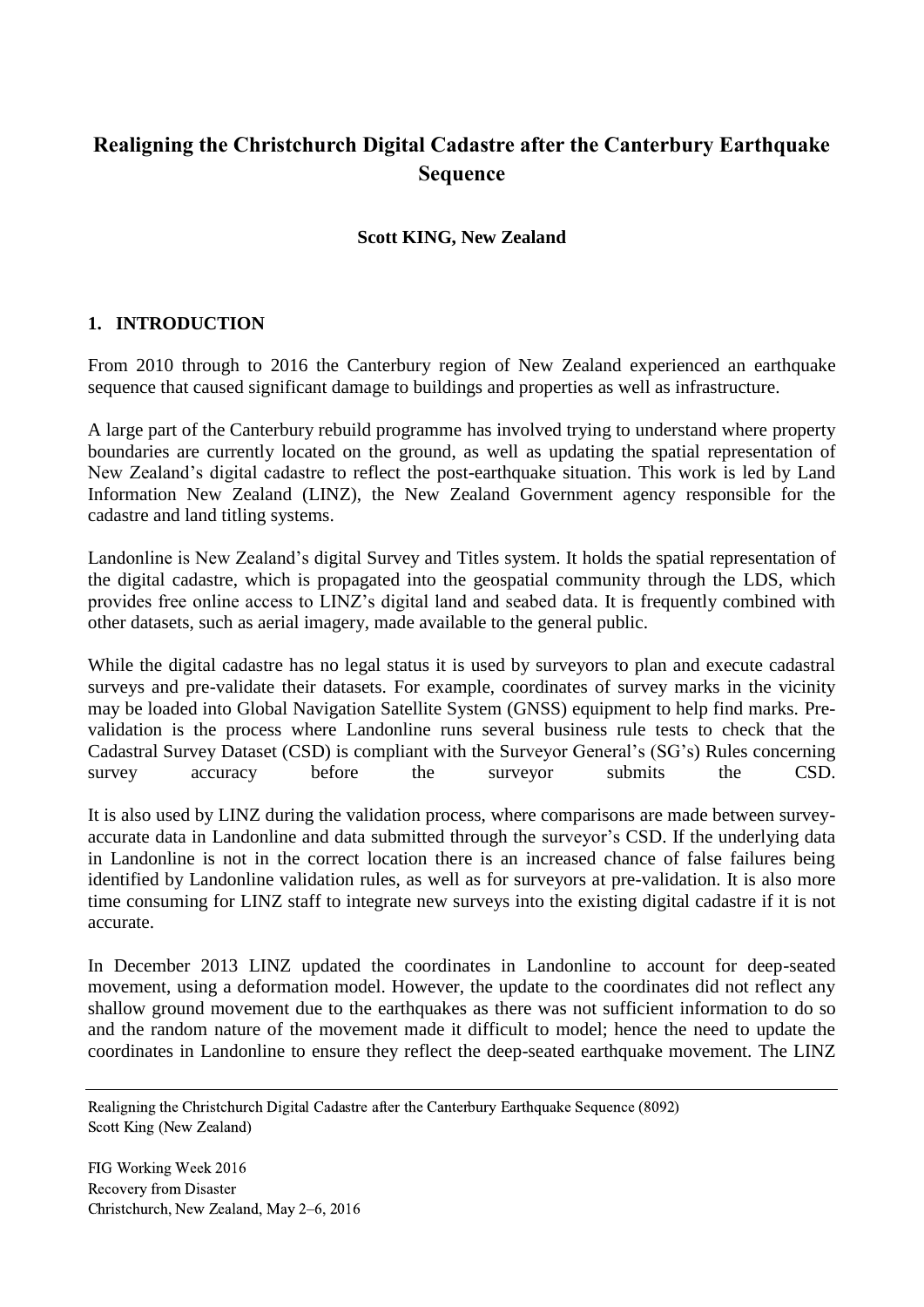process will need to account for the total earthquake movement, i.e. both deep-seated and shallow movement.

This paper provides an overview of the process LINZ developed for re-aligning the digital cadastre in areas of Christchurch affected by shallow ground movements due to the 2010-2016 earthquakes and presents findings from a series of pilot adjustments that LINZ undertook.

# **2. THE STANDARD WIDE AREA CADASTRAL ADJUSTMENT PROCESS**

LINZ has a standard process for realigning the cadastre, known as the Wide Area Cadastral Adjustment (WACA) process. The standard WACA process is used where new or improved geodetic control or a large amount of new cadastral data has been added to an area which can be used to generate a more consistent set of coordinates. This involves grouping cadastral data into geographical areas known as "parcel blocks".

Figure 1 shows a typical parcel block and the parcel boundaries (properties and roads) within it.



**Figure 1: The blue color represents the extent of the parcel block. All cadastral data within and going down the roads that bound the parcel block are bought into the adjustment.**

Realigning the Christchurch Digital Cadastre after the Canterbury Earthquake Sequence (8092) Scott King (New Zealand)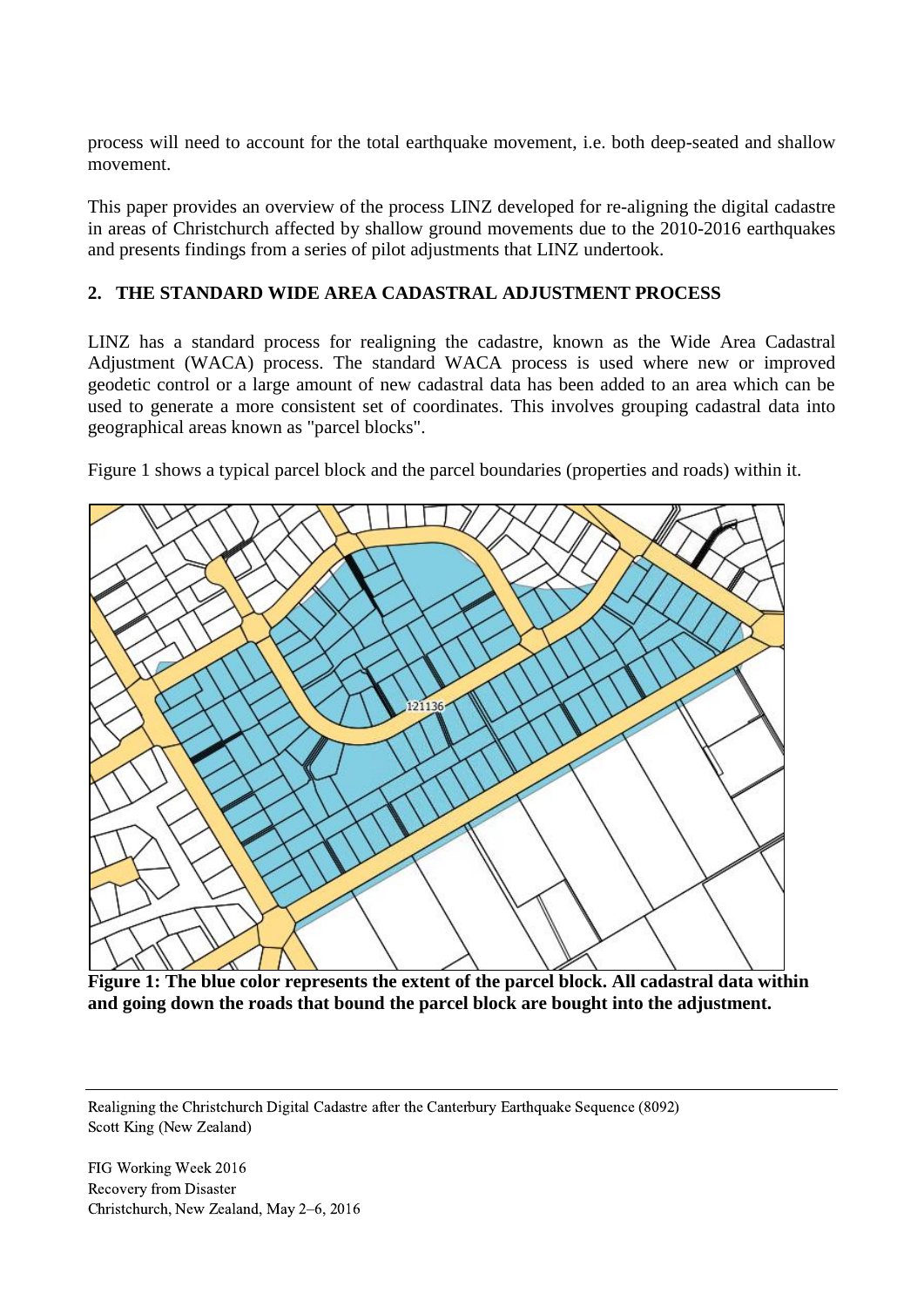Each parcel block consists of about 800-1300 marks, covering 1-3 city blocks. Both boundary and non-boundary marks and observations are included, as well as connections to geodetic control. A least squares estimation is carried out using cadastral observations to calculate coordinates for all the marks in the parcel block, with the geodetic control providing the source of the coordinates. In some cases (rare in urban areas) there is no cadastral data for a boundary point so "pseudo" observations derived from digitised coordinates can be used to provide connections.

# **2.1 Accuracy of the digital cadastre**

The least squares process also produces an estimate of uncertainty associated with each set of coordinates, which is used to assign coordinate orders and Survey-Accurate Digital Cadastre (SDC) status to these coordinates.

For example, a boundary coordinate which is accurately positioned (derived from survey accurate data which is connected directly or indirectly to high order geodetic control of Order 0 to 6)<sup>1</sup> would be assigned an Order of 7. A boundary coordinate with a less accurate position (for example, because there is no reliable cadastral data) might be assigned Order 8.

Table 1 provides an indication of the expected boundary point accuracy in a survey-accurate area.

| <b>Accuracy Status</b>                                                | Land Use | 95%<br><b>Accuracy</b> <sup>1</sup> | Landonline<br><b>Accuracy</b><br>Order $2$ |  |  |
|-----------------------------------------------------------------------|----------|-------------------------------------|--------------------------------------------|--|--|
| <b>Survey Accurate</b><br>(bearing and distance<br>from Survey Plans) | Urban    | 0.20                                |                                            |  |  |

**Table 1: This table shows the expected boundary point accuracy with regards to the order of the mark and the area they are in.**

**1 95% of boundary marks are more accurate than this value.**

**<sup>2</sup> A number between 7 (most accurate) and 12 (least accurate) indicates the accuracy of boundary**

**coordinates in Landonline.**

 $\overline{a}$ 

## **2.2 Overview of the standard WACA process**

The purpose of conducting a WACA is to maintain the alignment of the geodetic and cadastral nodes in Landonline where the overall aim is to generate Order 7 boundary nodes and Order 6 nonboundary nodes which provide the origin of coordinates for CSDs.

These adjustments differ from the usual cadastral adjustments carried out, because they incorporate all cadastral data within a geographic area, rather than just data pertaining to a particular survey dataset.

Realigning the Christchurch Digital Cadastre after the Canterbury Earthquake Sequence (8092) Scott King (New Zealand)

<sup>1</sup> **For more information on coordinate orders see [http://www.linz.govt.nz/data/geodetic-system/datums](http://www.linz.govt.nz/data/geodetic-system/datums-projections-and-heights/coordinate-and-height-accuracy/coordinate-orders)[projections-and-heights/coordinate-and-height-accuracy/coordinate-orders](http://www.linz.govt.nz/data/geodetic-system/datums-projections-and-heights/coordinate-and-height-accuracy/coordinate-orders)**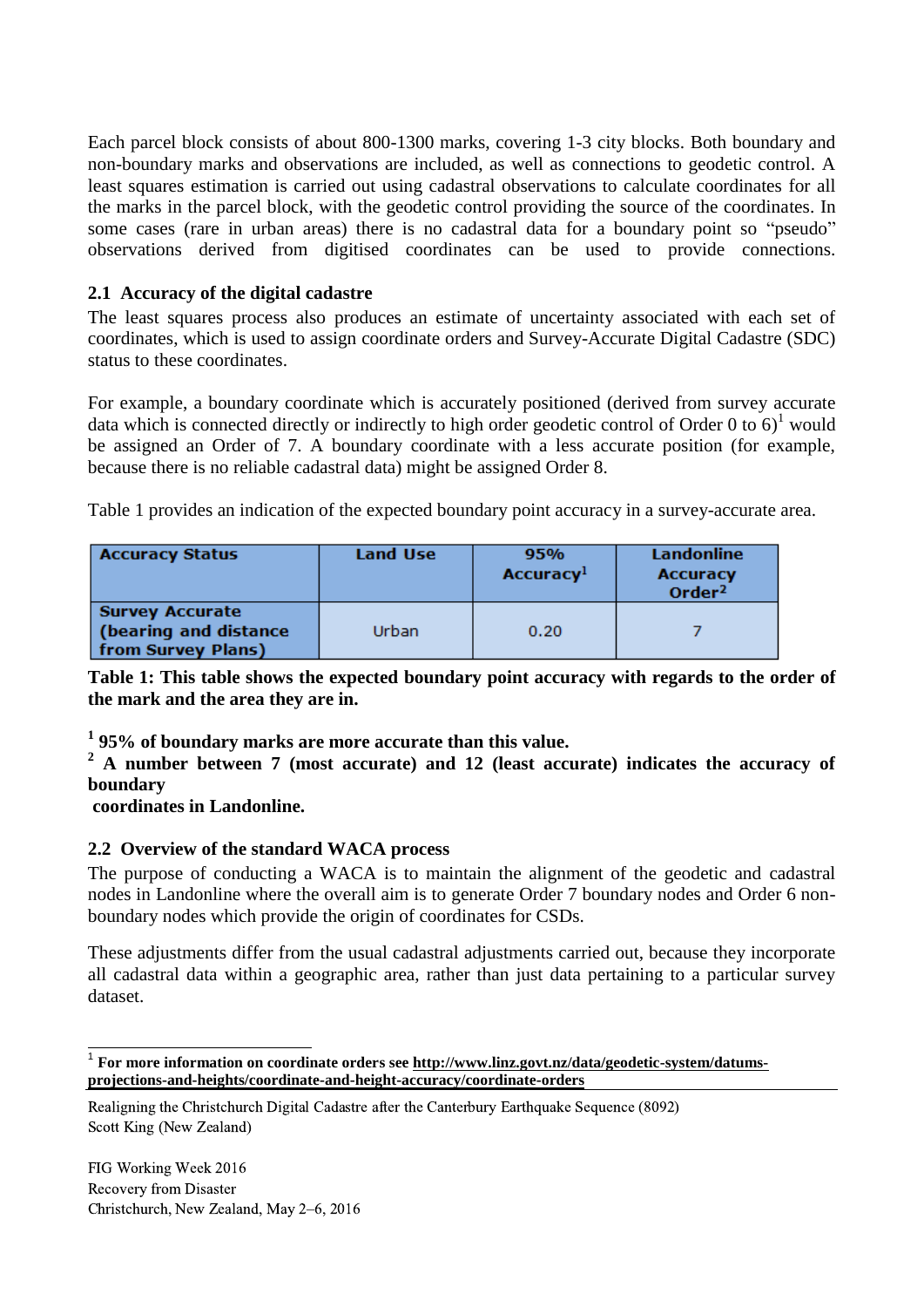Figure 2 shows a high-level diagram that outlines the stages of the standard WACA process.



**Figure 2: This chart shows a high level overview of the WACA process that is currently used to realign the digital cadastre.**

## **2.3 Regulatory requirements to realign the digital cadastre**

The regulatory requirement to realign the cadastre after an earthquake is covered by section  $6.1(b)(ii)$  of LINZ10003 – Standard for integration and provision of cadastral survey data dated 15 September 2009 which states (additional explanation/interpretation in square brackets):

Where practicable, the requirements in section 6 of this standard [which include requirements for accurate coordinates] must be met before a user relies on the data for cadastral purposes after any subsequent event [such as an earthquake] causes the data to become obsolete or incorrect.

Section 6.2 of the same standard identifies regulatory requirements for WACAs, which includes section 6.2.1 (d):

*Orders…must be the best that can be practically achieved, compatible with:*

- (i) *The related observation data,*
- (ii) *The accuracy of the existing nodes, and*
- (iii) *The ability of the mark to maintain the coordinate accuracy*

Realigning the Christchurch Digital Cadastre after the Canterbury Earthquake Sequence (8092) Scott King (New Zealand)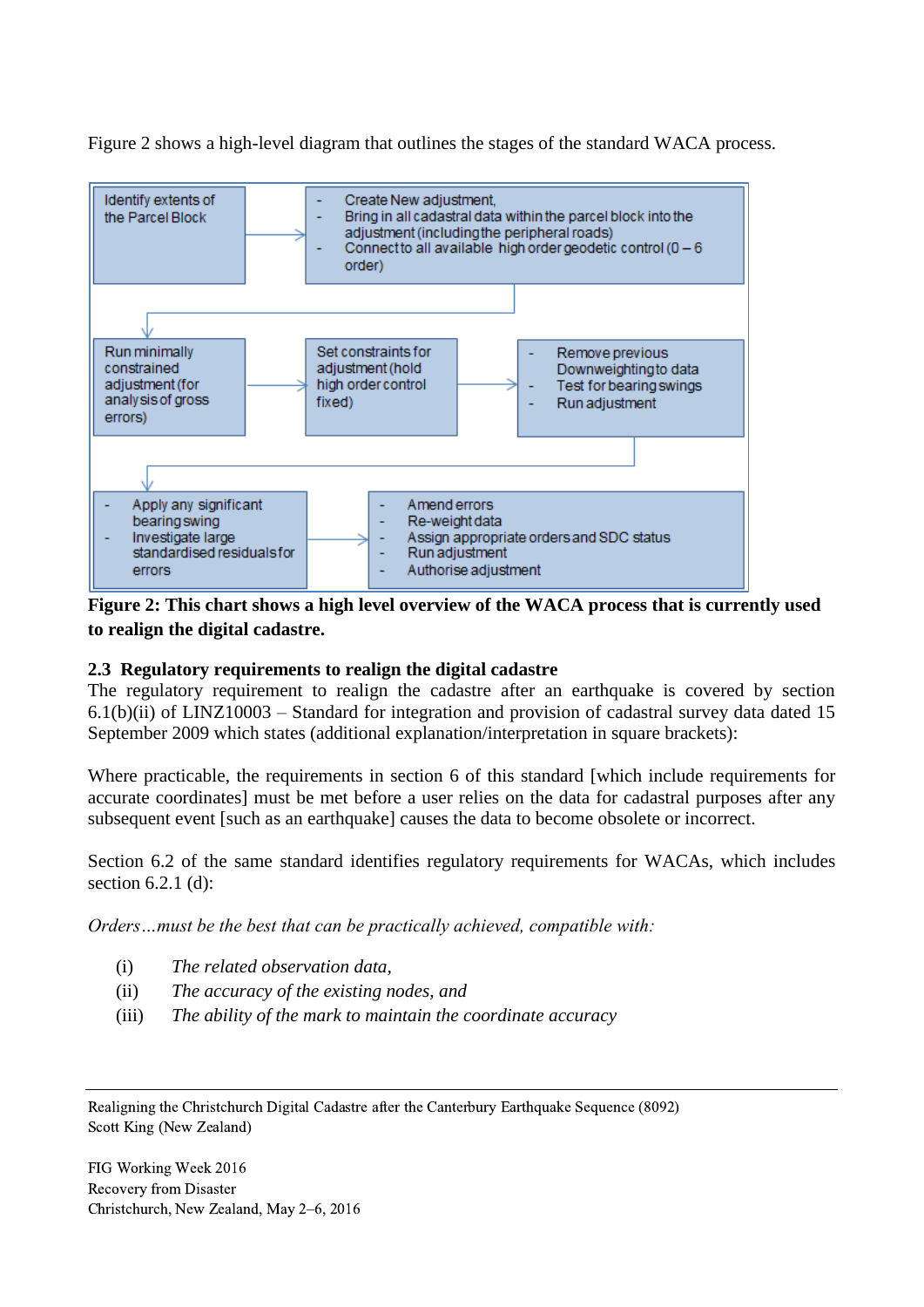## **3. THE 2013 LANDONLINE COORDINATE UPDATE**

The deformation caused by the 2010-2016 CES had degraded the relative accuracy of the NZGD2000 coordinates. As described in Grant et al (2015), this was addressed in 2013 when LINZ updated the coordinates in Landonline using a new version of the deformation model. This update included patches for four of the CES earthquakes, as well as four other significant earthquakes in southwest New Zealand since 2000 (Crook et al, in press).

The local shallow ground movement caused by the earthquakes could not be reliably modelled by the patches meant that the geodetic and cadastral coordinates (Order 0 to 6) were no longer accurate, so their orders were downgraded. For example, some Order 7 boundary marks got downgraded to Order 8 or 9 and some Order 5 coordinates downgraded to Order 6 to reflect uncertainties in the deformation model. Most of these downgrades occurred in areas that had been impacted by liquefaction and other localised land damage (Geotechnical information on horizontal land movement due to the CES) or areas close to the earthquake faults.

Immediately after the deformation model was applied the coordinates of marks which had been accurately surveyed using GNSS since the earthquakes were updated to provide a reference framework of higher order marks (Order 6 or better).

Once the overall update was completed the high order control fell into two categories; surveyed coordinates (updated using post-earthquake GNSS data) and modelled coordinates (updated by using the deformation model).

However, the modelled update to the coordinates accounted only for the deep-seated movement caused by the earthquakes and not for the shallow ground movement, so modelled coordinates were not used for higher order control in areas of known land damage.

## **4. REALIGNING THE DIGITAL CADASTRE IN AREAS NOT IMPACTED BY SHALLOW LAND MOVEMENT**

In 2014 LINZ carried out work that selected high priority areas, which were not impacted by shallow ground movement, for realignment using the standard WACA process. The high priority areas selected for the pilot included Amberley, Kaiapoi, Lyttelton, Mount Pleasant, New Brighton, Oxford, Rangiora, Rolleston, Sumner and Woodland and consisted of 140 parcel blocks.

Figure 3 shows the high priority areas (yellow) that were selected for realignment and shows that, not many areas (other than some in New Brighton) were selected in the city of Christchurch because much of the city was affected by shallow ground movement.

Note that Figure 3 also shows areas that have been designated 'Red Zone' areas. A Red Zone area is land that has been identified by the New Zealand Government as not being suitable for continued residential occupation for a prolonged period of time. These areas have significant and extensive area-wide land damage (CERA 2016).

Realigning the Christchurch Digital Cadastre after the Canterbury Earthquake Sequence (8092) Scott King (New Zealand)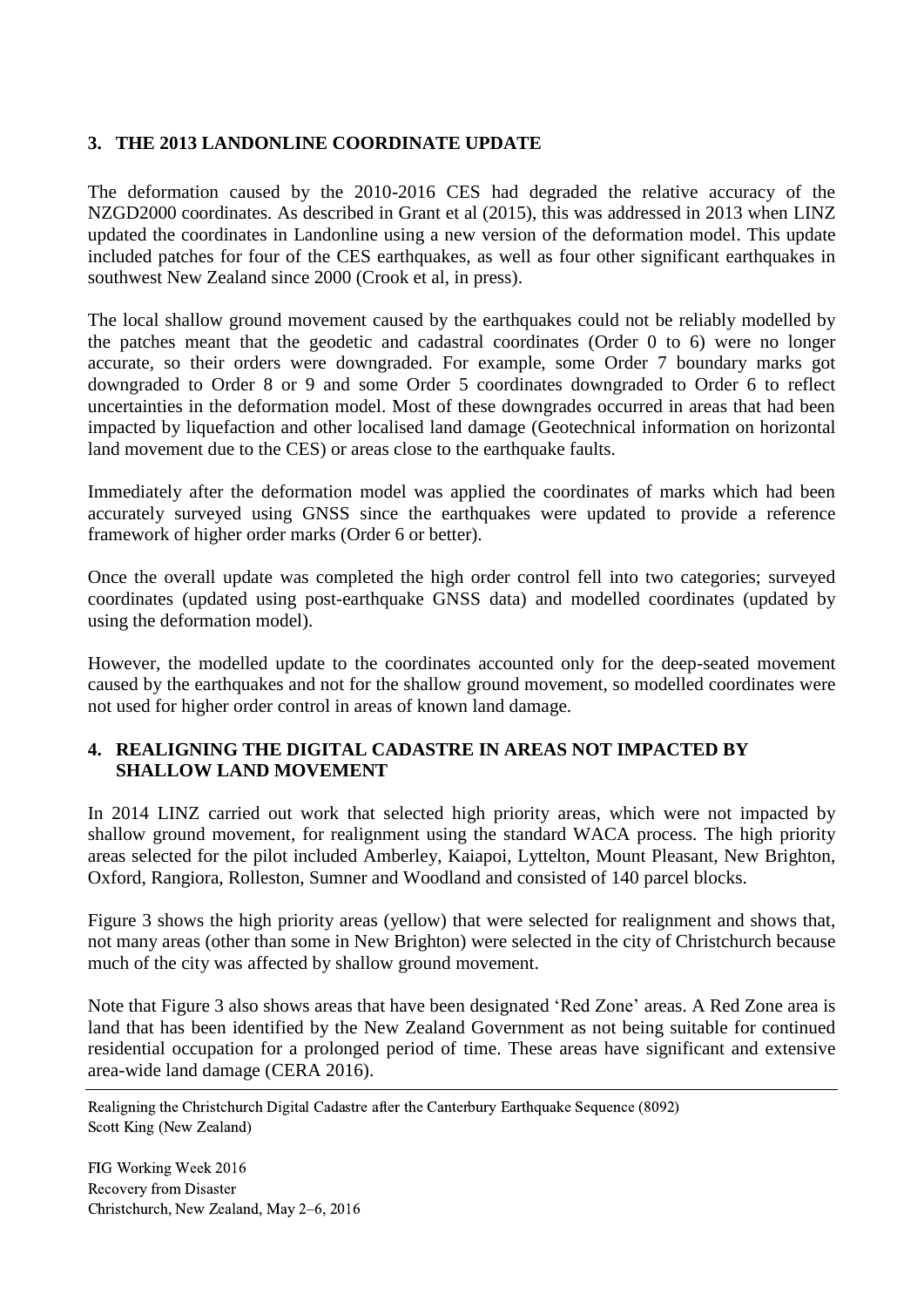

**Figure 3: This image shows the high priority areas, in yellow, that were realigned in the 2014 work carried out by LINZ.**

The result of the 2014 realignment work showed that the standard WACA process worked very well for areas that were not affected by shallow ground movement and that the coordinates generated from the least squares estimate adjustments met the required accuracy standard.

However, it was found that the process did not work well where parcel blocks abutted or contained areas of shallow ground movement or fell in 'Red Zone' areas due to a lack of post-earthquake data, and in some cases the parcel block could not be adjusted because the process did not deal effectively with the pre and post-earthquake data conflicts.

For example, applying bearing swings<sup>2</sup> and re-weighting of the data in an appropriate way was very difficult to achieve, hence the need to develop a new process which updates the coordinates in

Realigning the Christchurch Digital Cadastre after the Canterbury Earthquake Sequence (8092) Scott King (New Zealand)

 $\overline{a}$ 

 $^2$  A bearing swing is a value that is added or subtracted from a bearing in one coordinate system, to bring  **it into terms with another coordinate system.**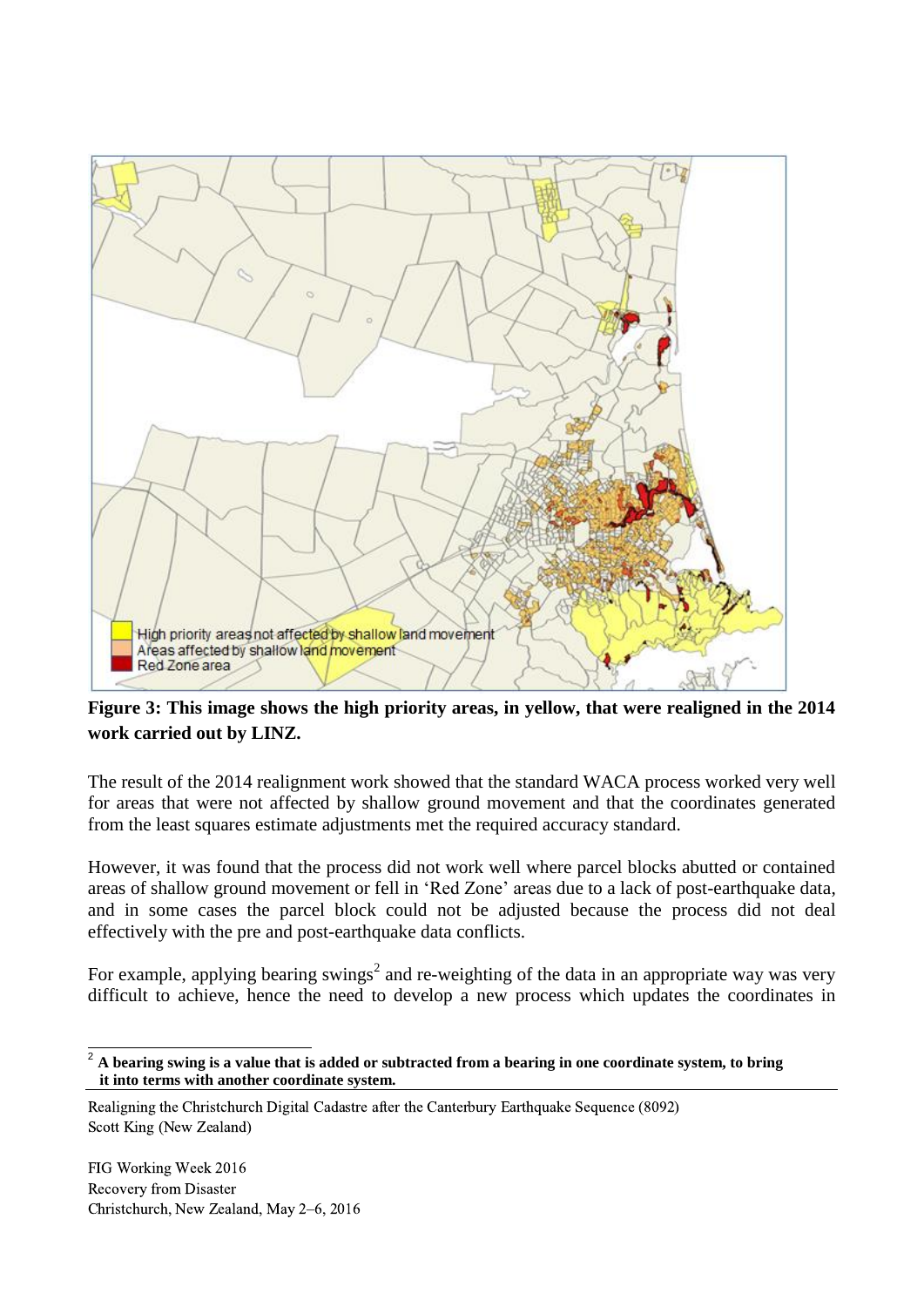Landonline that best reflects the total earthquake movement (deep-seated and shallow ground movement) in a more efficient way.

# **5. HE PURPOSE OF REALIGNING THE DIGITAL CADASTRE IN CHRISTCHURCH**

The overall purpose of realigning the cadastre in Christchurch is to ensure that the digital cadastre is as consistent as practicable with the post-earthquake location of property boundaries.

More specifically, the aims of realignment in Christchurch are:

- 1) Calculate coordinates that best reflect where survey marks and boundary positions are located after the earthquakes, therefore any distortions currently in the digital cadastre will be corrected.
- 2) Ensure that the coordinate order is reliable for each mark and reflects the actual uncertainty in position.
- 3) Enable post-earthquake data conflicts to be identified (which may relate to disturbed or unproven marks; this is not discussed in this paper as this is a separate piece of work that will be done after the realignment of Christchurch City).

# **6. THE CHRISTCHUCRH WIDE AREA CADASTRAL ADUSTMENT PILOT**

This standard WACA process was refined to realign the digital cadastre in Christchurch. Postearthquake geodetic control and post-earthquake cadastral observations provided the basis for realigning the digital cadastre.

Even where property boundaries have not been resurveyed since the earthquakes, the nature of the WACA process for Christchurch means that these boundaries will be pulled into approximately their correct position. This is because the pre and post-earthquake observations are connected through sharing common marks.

## **6.1 Developing the Christchurch WACA process– Refining the standard process**

As previously stated the standard WACA process did not work well in areas that were affected by shallow ground movement (e.g. lateral spreading due to liquefaction).

There are a number of issues that relate specifically to wide area adjustments in parts of Christchurch affected by shallow ground movement. In particular, pre and post earthquake data does not fit very well together. Most nodes do not have post-earthquake data, in which case it is not possible to generate coordinates with the usual degree of accuracy or reliability. One of the key aims of the Christchurch WACA process is to ensure that node orders are appropriate given the nature of the data that is available.

Realigning the Christchurch Digital Cadastre after the Canterbury Earthquake Sequence (8092) Scott King (New Zealand)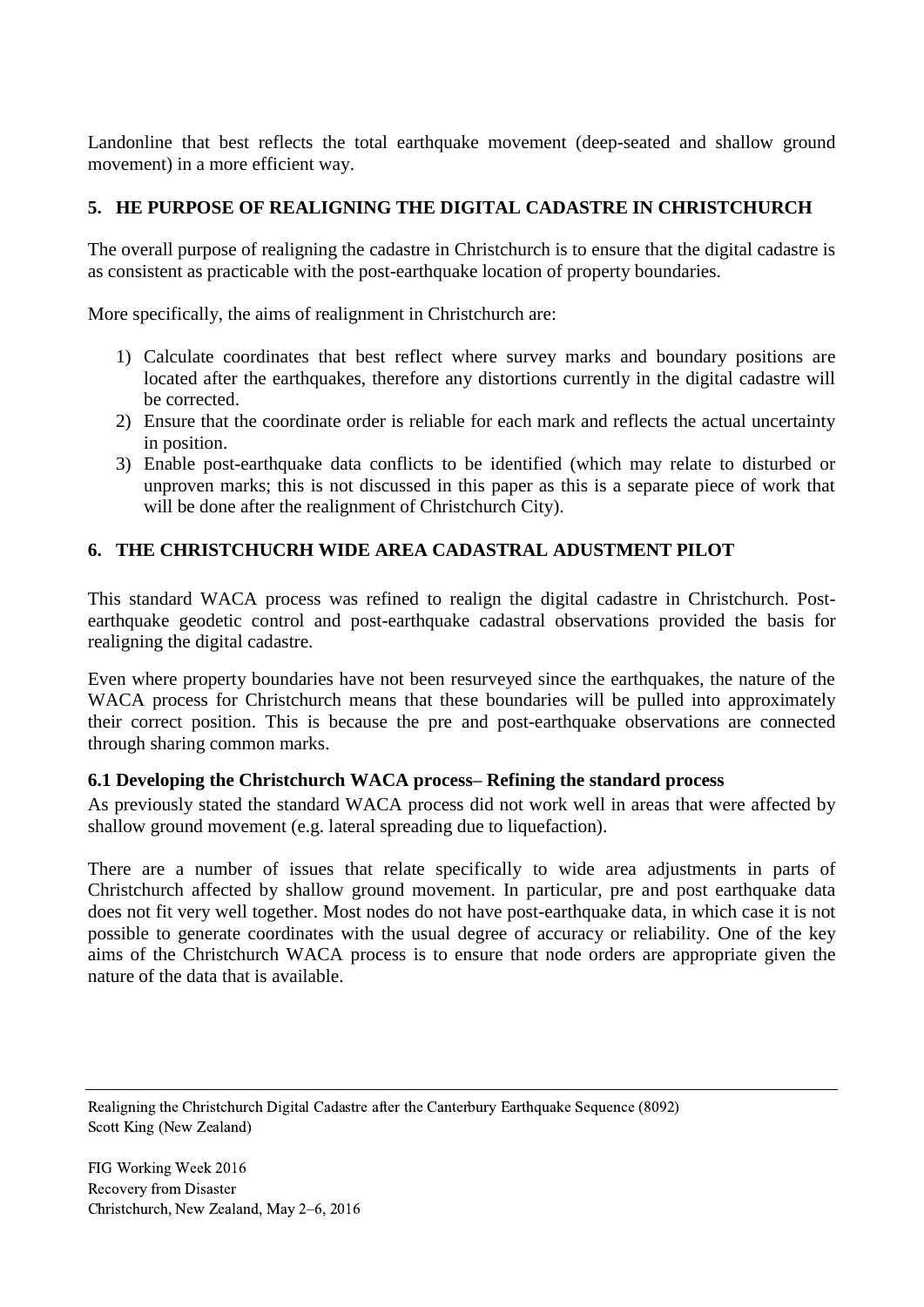The two main areas of the standard process that required refining were around the application of bearing swings and the re-weighting of the data. The error analysis part of the process (described as 'Investigate large standardised residuals for errors' as shown in Figure 3) was removed from the refined process. This is because any gross errors should have been identified and corrected as part of the validation process for the CSD that captured the observations or nodes. Validation is the process where Landonline runs several business rule tests to check that the CSD is compliant with the SG's Rules concerning survey accuracy.

#### **6.1.1 Bearing Swings – the Standard WACA process**

In some cases bearing swings would be applied in a wide area adjustment, if they proved to be significant, to bring different coordinate systems in terms of the coordinate system that the adjustment is in terms of (e.g. Old Cadastral Datum data  $(OCD)^3$  to be in terms of the official datum, New Zealand Geodetic Datum 2000 (NZGD2000)). There are also likely bearing swings between pre and post-earthquake data but it was not practical to deal with these by calculating and applying these bearing swings. These are dealt with by re-weighting the data.

Analysis of Landonline data was carried out to determine whether bearing swings between datums were significant in the Canterbury region. The results of the analysis confirmed that non-zero bearing swings for OCD data are rare and therefore may not be genuine bearing swings (they may be related to errors in old data). So, for WACAs in Christchurch no bearing swing is applied to OCD data.

#### **6.1.2 Re-weighting data – the standard WACA process**

Re-weighting the data in the standard WACA process occurs after all gross errors are corrected. The parcel block adjustment is then run through a program called Survey Network Adjustment Package (SNAP) and is used to calculate the Root Mean Squares (RMS) value for all CSD's in the adjustment. The RMS, similar to the Standard Error of Unit Weight (SEUW), provides an indication of the overall accuracy of the observations on a given CSD. On average the standardised residuals are expected to be equal to 1, if the observations are weighted correctly in the absence of gross and systematic errors.

If the RMS is significantly greater than 1, assuming all gross errors have been removed, then it is most likely that the observation weightings are incorrect. When the data is re-weighted using the RMS value it is assumed that the observation weightings are incorrect, by the amount indicated by the RMS.

#### *There are two approaches for re-weighting the data:*

*Approach one – Re-weighting by Survey Plan:* This approach is used where the number of observations flagged as an outlier (observations with standardised residuals greater than 5.0) exceeds 10. The RMS value, calculated by SNAP, is used as the error multiplier that is applied to each observation for that CSD.

-

<sup>3</sup> **Old Cadastral data is an earlier Datum used in New Zealand for cadastral surveys.**

Realigning the Christchurch Digital Cadastre after the Canterbury Earthquake Sequence (8092) Scott King (New Zealand)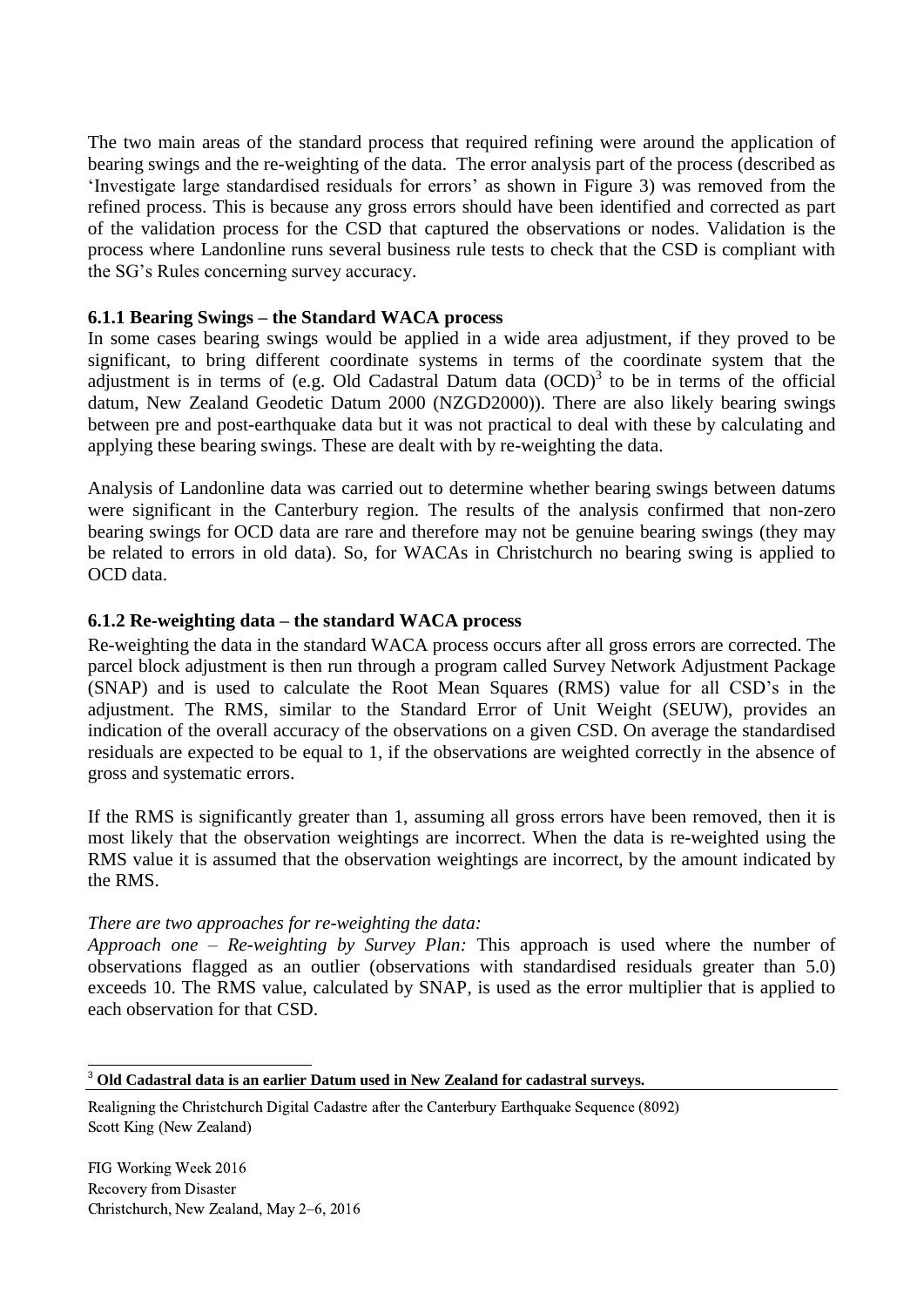*Approach two – Re-weighting individual observations:* This approach is used when the number of observations in the adjustment flagged as an 'outlier' is five or less. These observations are downweighted individually by using the smallest error multiplier such that they no longer flag as an 'outlier'. The RMS value calculated from SNAP is not used in this approach.

The results of the work outlined in section 4 of this paper showed that the standard process did not work well in areas where shallow ground movement had occurred. This made it very difficult to reweight the pre and post-earthquake data using the method and approach outlined above.

## **6.1.3 Re-weighting data – the Christchurch WACA process**

One of the key outcomes of realigning the digital cadastre in Christchurch is to ensure that appropriate orders are assigned to the nodes. Analysis carried out on Landonline data determined that an error multiplier of 125 would be sufficient to ensure boundary nodes that are connected to pre-earthquake data would achieve an accuracy no better than 0.2m (Order 7), which is the accuracy level for reliable cadastral boundary data (pre-earthquake data may not now be reliable).

Once the pre-earthquake data has been downweighted then in theory there should not be any remaining observations flagged as outliers as the only observations not downweighted that remain are post-earthquake measured observations. These observations should be of high quality as they have already been checked and corrected at the validation and Cadastral Maintain Network (CMN) stage. The CMN stage is the process that integrates the CSD data into the existing digital cadastre via the least squares estimate method. Therefore, any large standardised residuals in postearthquake data are likely due to factors such as the presence of calculated vectors that are based on pre-earthquake data.

Usually there are fewer than five observations flagged as an 'outlier', therefore in this case the single observation downweighting approach is used to ensure that nodes associated with these observations are not given inappropriately high orders.

# **6.2 Overview of the Christchurch WACA process.**

Figure 4 shows the WACA process that has been developed for realigning the digital cadastre in Christchurch in accordance with the discussion above.

Realigning the Christchurch Digital Cadastre after the Canterbury Earthquake Sequence (8092) Scott King (New Zealand)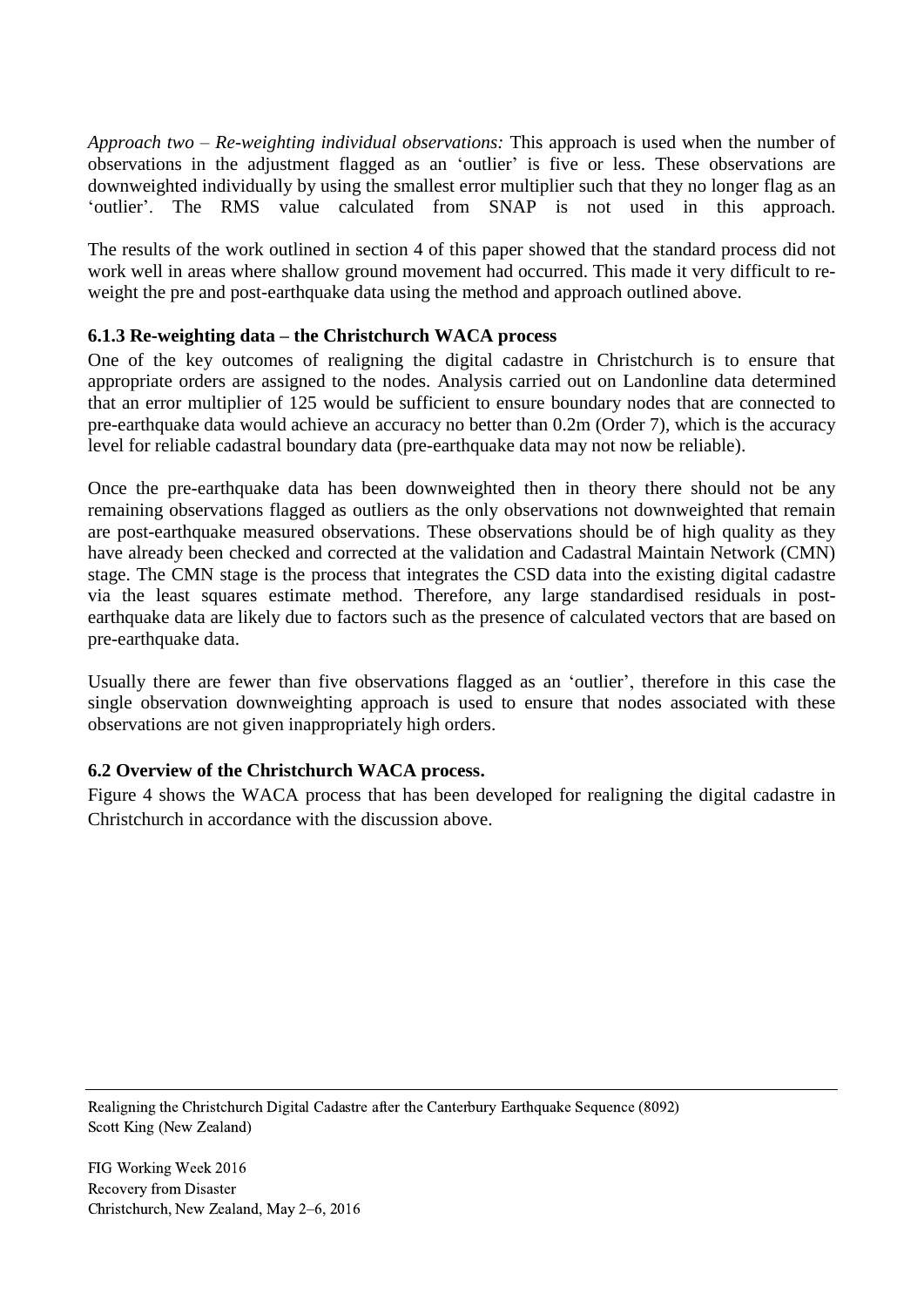

**Figure 4: This chart shows a high level overview of the WACA process used to realign the digital cadastre in Christchurch.**

# **6.3 Selecting high priority areas in Christchurch for the realignment pilot**

The aim of the pilot was to focus on areas of greatest shallow ground movement, as this is where the existing digital parcel boundaries are least likely to reflect the post-earthquake positions.



To identify the areas of greatest movement, a model of shallow ground movements was calculated using cadastral and geodetic survey data held in Landonline. The model is calculated as the difference between the **total** movement and the **deep-seated** movement due to the earthquakes and is represented as contours as shown in Figure 5.

Figure 5 shows an example of an area of Christchurch where the shallow ground movement (horizontal movement) ranges between 0.70 metres to 1.6 metres.

The model was used to identify areas of shallow movement of greater than 0.20 metres for realignment of the digital cadastre. This threshold of 0.20 metres was chosen as it is also the network accuracy standard (refer Standard for tiers, classes

**Figure 5: Shallow ground movement model represented as contours.**

and orders of LINZ data – LINS25006) for boundary marks in urban areas (see Table 1 in Section 2.1 of this paper). Movements less than this are not necessarily significant. All parcel blocks which

Realigning the Christchurch Digital Cadastre after the Canterbury Earthquake Sequence (8092) Scott King (New Zealand)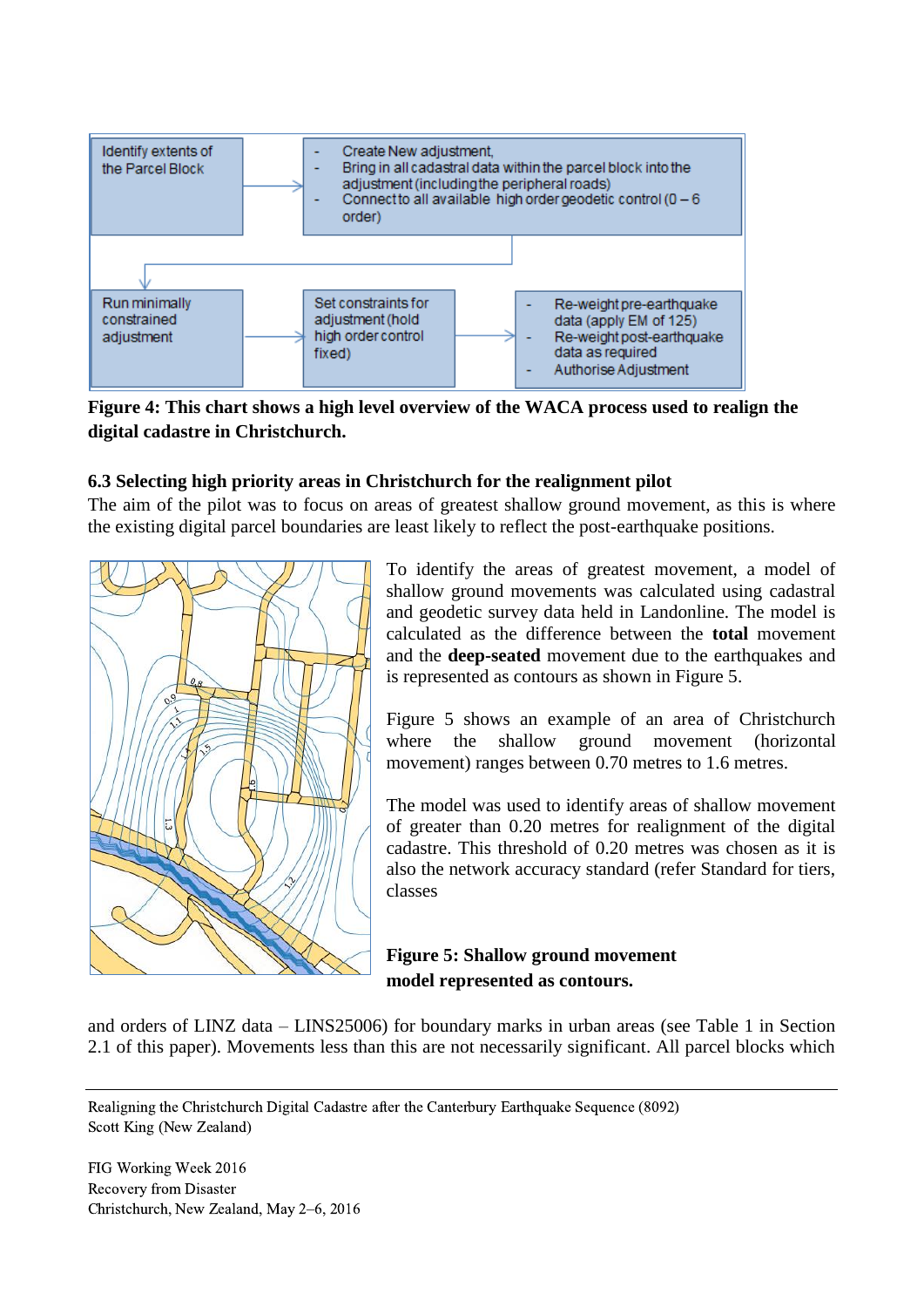include ground movement greater than 0.20 metres as identified by the shallow ground movement model are shown in Figure 6.



**Figure 6: High priority areas (parcel blocks) impacted by shallow ground movement, shown as yellow, selected for the Digital Cadastre Realignment pilot. The 'Red Zone' areas are shown in red.**

Realigning the Christchurch Digital Cadastre after the Canterbury Earthquake Sequence (8092) Scott King (New Zealand)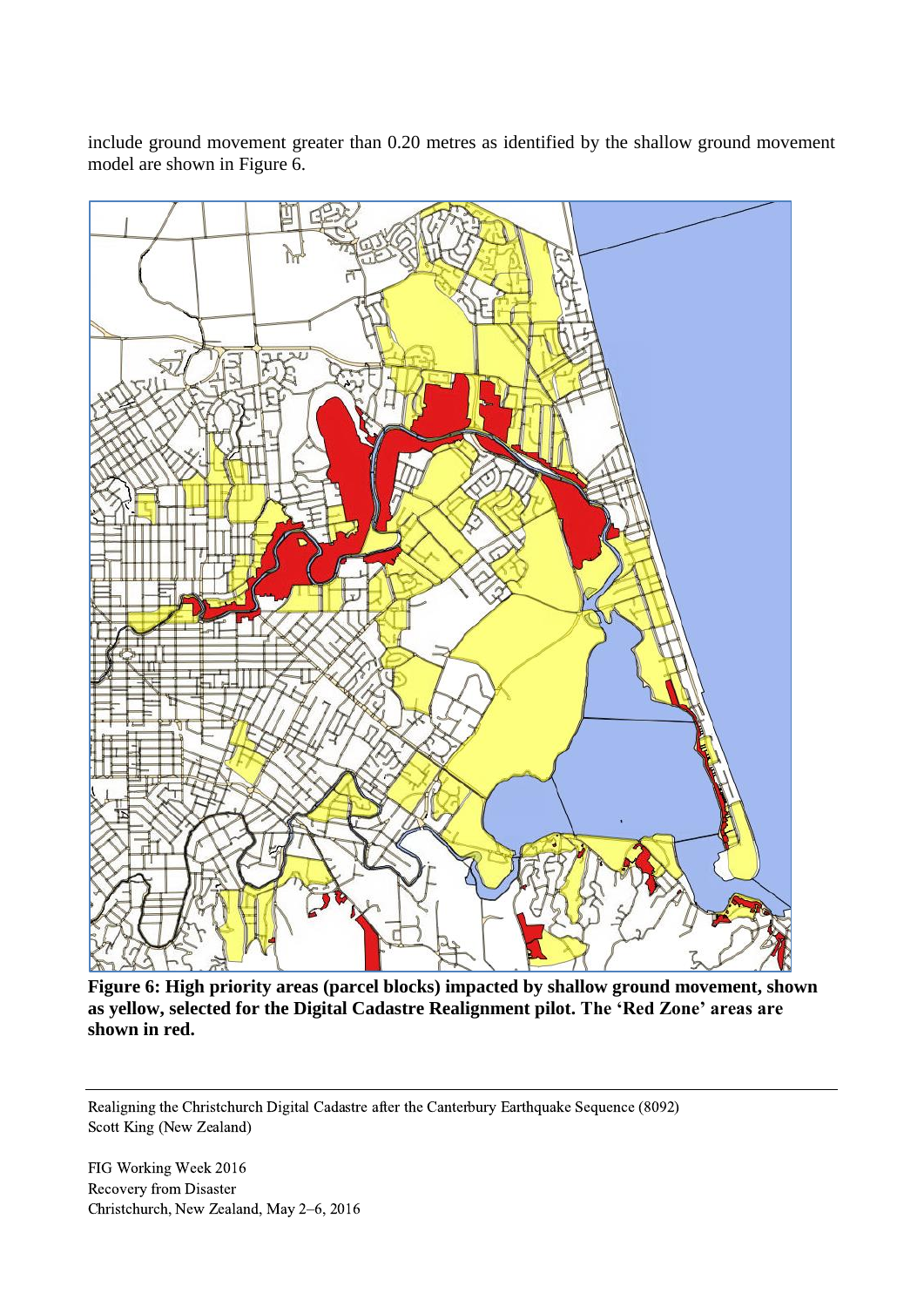A total of 105 high priority parcel blocks were identified with the majority of them located on the eastern side of Christchurch where most of the land damage occurred. 24 parcel blocks were selected for the pilot. Using the model parcel blocks were selected based on the percentage of the parcel block that exceeds 0.20 metres of the shallow ground movement model. For example, three groups of eight parcel blocks were selected for which 80-100%, 50-79% and 30-49% of the area had shallow ground movement greater than 0.20 metres.

# **7. PILOT RESULTS AND DISCUSSION**

To determine whether the Christchurch WACA process was effective for a parcel block it is important to be confident that this process was actually improving the position of the parcel boundaries given that most of the data in each of the least squares adjustments was pre-earthquake data.

Direct comparisons using post-earthquake surveys proved to be difficult as it was not certain, without investigation, whether the boundaries were defined as moving with the land or not. Therefore, the coordinates generated in the WACA were compared with those calculated by adding shallow and deep-seated movement to pre-earthquake coordinates.

A 0.30 metre discrepancy was chosen as the threshold<sup>4</sup> with which we based analysis on to determine the effectiveness of the WACA process for a parcel block. Only marks with 'good' pre-earthquake coordinates had the comparison done and analysis was carried out of the coordinate differences. For example, the median coordinate difference, the 95% confidence interval and the maximum difference.

Table 2 shows three groups, each with eight parcel blocks that fall within the stated percentage of the 0.20 metre contour o the shallow ground movement model.

 4 **The 0.30 metre threshold was chosen because other key datasets, such as aerial imagery, that are used the accuracy is generally good to around 0.30 metres.**

Realigning the Christchurch Digital Cadastre after the Canterbury Earthquake Sequence (8092) Scott King (New Zealand)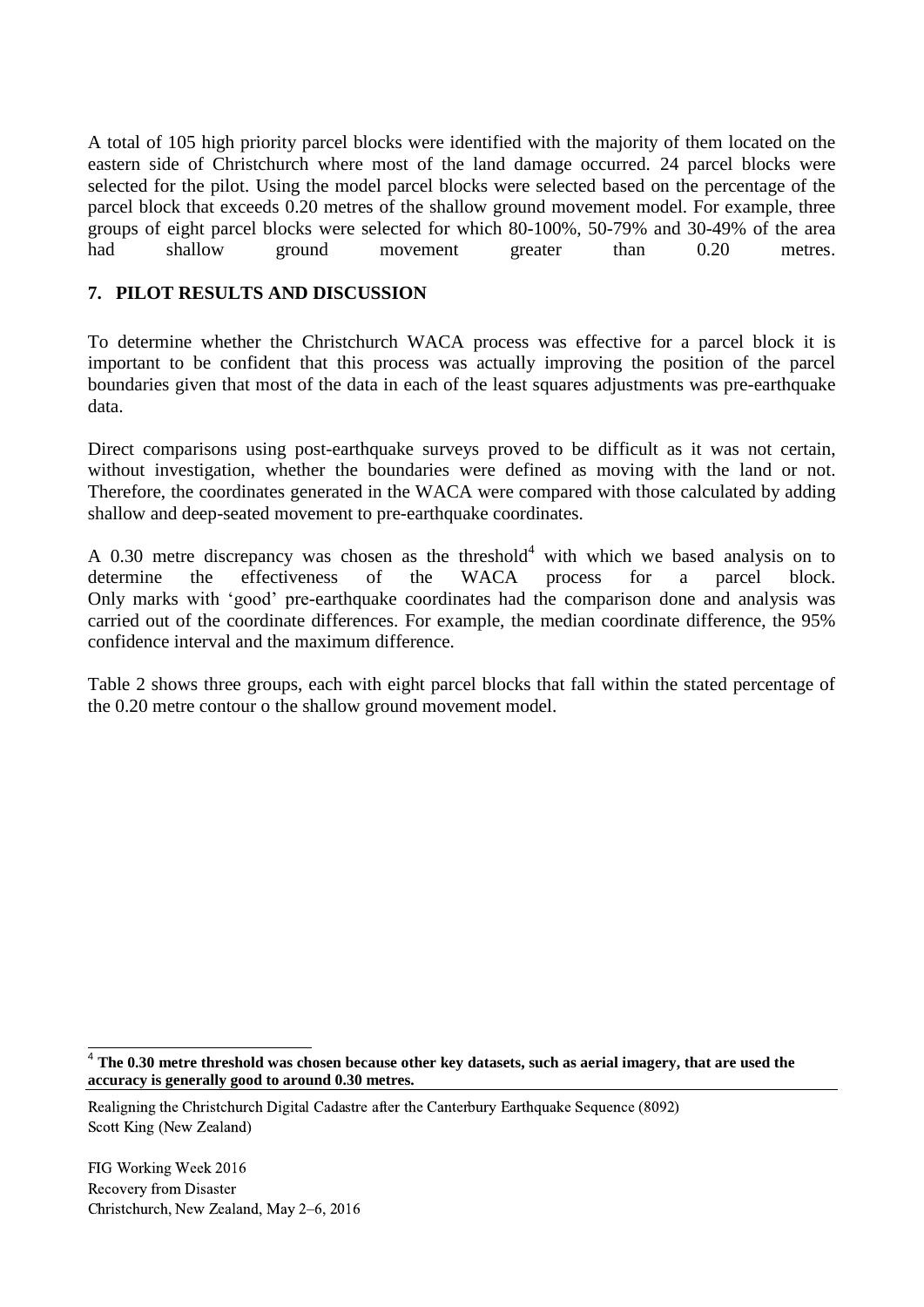| % of PB in 20cm contour - 80-100% | Parcel Blocks |                |      |      |      |      |      |      |  |  |  |
|-----------------------------------|---------------|----------------|------|------|------|------|------|------|--|--|--|
|                                   | 1             | $\overline{2}$ | 3    | 4    | 5.   | 6    | 7    | 8    |  |  |  |
| % of Parcel Block in 20cm contour | 100           | 100            | 100  | 100  | 97   | 94   | 100  | 91   |  |  |  |
| Median                            | 0.09          | 0.18           | 0.22 | 0.07 | 0.45 | 0.10 | 0.61 | 0.13 |  |  |  |
| 95% Confidence Interval           | 0.39          | 0.54           | 0.40 | 0.27 | 0.99 | 0.33 | 1.61 | 0.50 |  |  |  |
| <b>Maximum</b>                    | 0.98          | 0.68           | 0.5  | 0.44 | 1.24 | 0.70 | 2.02 | 0.64 |  |  |  |
|                                   |               |                |      |      |      |      |      |      |  |  |  |
| % of PB in 20cm contour - 50-79%  | Parcel Blocks |                |      |      |      |      |      |      |  |  |  |
|                                   | 9             | 10             | 11   | 12   | 13   | 14   | 15   | 16   |  |  |  |
| % of Parcel Block in 20cm contour | 50            | 51             | 54   | 63   | 63   | 63   | 78   | 69   |  |  |  |
| Median                            | 0.07          | 0.08           | 0.00 | 0.12 | 0.06 | 0.14 | 0.04 | 0.06 |  |  |  |
| 95% Confidence Interval           | 0.24          | 0.25           | 0.25 | 0.59 | 0.16 | 0.56 | 0.25 | 0.29 |  |  |  |
| <b>Maximum</b>                    | 0.36          | 0.41           | 0.29 | 0.69 | 0.21 | 1.05 | 1.20 | 0.53 |  |  |  |
|                                   |               |                |      |      |      |      |      |      |  |  |  |
| % of PB in 20cm contour - 30-49%  | Parcel Blocks |                |      |      |      |      |      |      |  |  |  |
|                                   | 17            | 18             | 19   | 20   | 21   | 22   | 23   | 24   |  |  |  |
| % of Parcel Block in 20cm contour | 34            | 34             | 34   | 33   | 45   | 42   | 39   | 44   |  |  |  |
| Median                            | 0.05          | 0.09           | 0.05 | 0.05 | 0.06 | 0.05 | 0.11 | 0.04 |  |  |  |
| 95% Confidence Interval           | 0.19          | 0.22           | 0.26 | 0.15 | 0.18 | 0.14 | 0.53 | 0.13 |  |  |  |
| Maximum                           | 0.24          | 0.30           | 0.52 | 0.15 | 0.21 | 0.33 | 0.93 | 0.18 |  |  |  |

**Table 2: This table shows s the results of the parcel blocks selected for the pilot based on the percentage each parcel block is within the 0.20 metre shallow ground movement model (represented as contours as shown in Figure 5). The median, 95% confidence interval and maximum refer to coordinate** 

**discrepancies between the shallow ground movement and the WACA coordinates.**

The first group looks at parcel blocks where 80-100% of their area is greater than the 0.20 metres of the shallow ground movement model. As can be seen from the table the median coordinate discrepancy is less than the 0.30 metre threshold. However, at the 95% confidence interval, only one of the parcel blocks meets the desired threshold. It is noted that many of these parcels blocks were partially within the residential red zone, where there is a lack of geodetic control and postearthquake cadastral data.

As the parcel block area percentage that exceeded the 0.20 metres of the shallow ground movement model decreases, the results become more consistent with the shallow ground movement model. Most of the discrepancies were less than 0.30 metres at the 95% confidence interval. Where there were distortions in the digital cadastre, the adjustments did straighten out boundaries that were distorted as a result of the pre and post earthquake data not fitting well together.

Figure 7 shows an example of an adjustment correcting the distortion in a parcel boundary.

Realigning the Christchurch Digital Cadastre after the Canterbury Earthquake Sequence (8092) Scott King (New Zealand)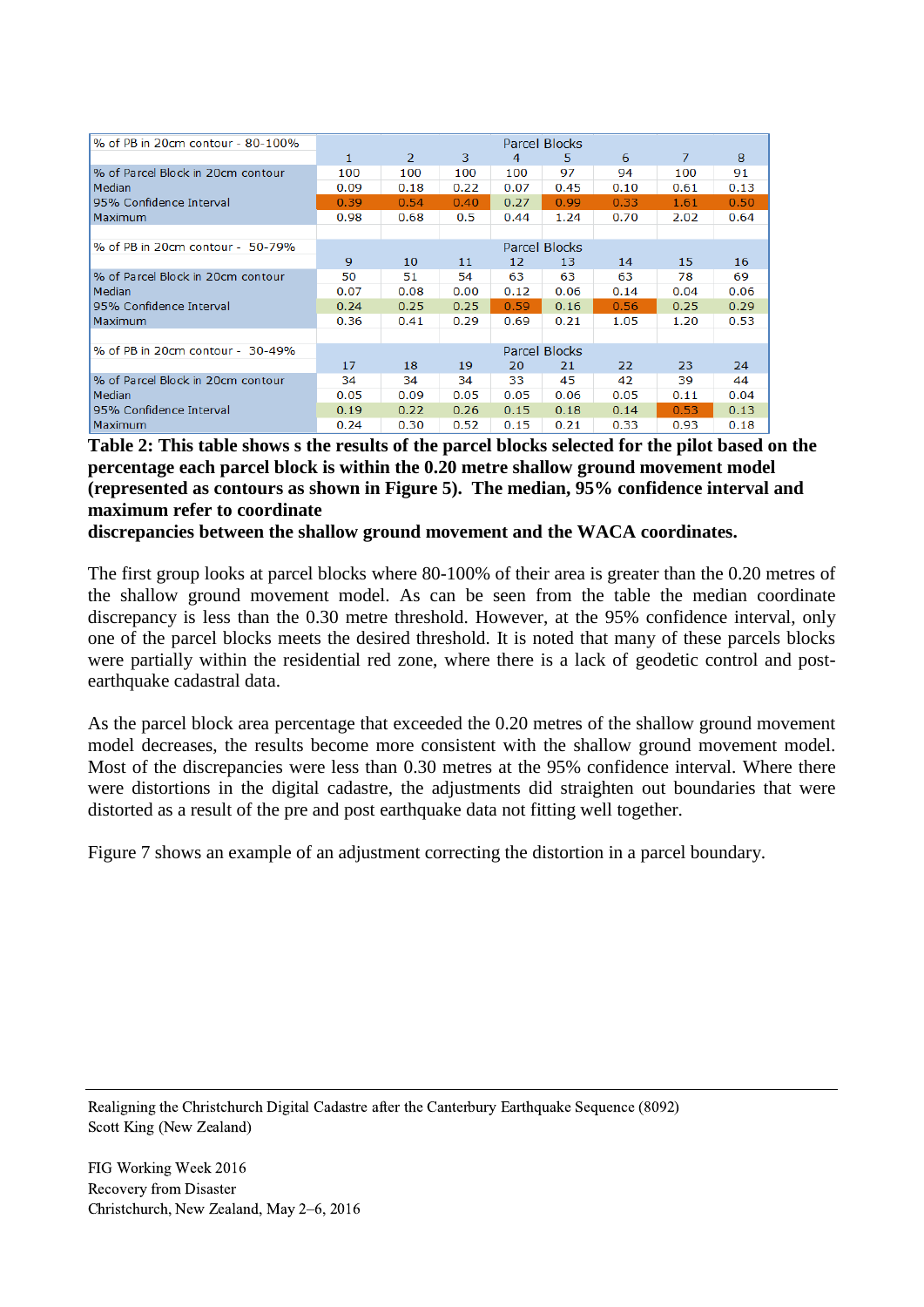

**Figure 7: Image showing a distorted parcel boundary (black line) and how the boundary has been corrected by the least squares adjustment (green line).**

Overall, we can conclude that the Christchurch WACA process works well through most parts of Christchurch affected by shallow ground movement. Even in areas of significant ground movement, where the red zone classification means there is a lack of new data to support readjustment, there are still significant improvements to be made by carrying out the readjustment process, as indicated by the median discrepancy values.

Legislation is currently before Parliament to clarify the effect the CES has had on property boundaries. If passed in its proposed form, the legislation will state that property boundaries moved with the land during the earthquakes, irrespective of whether the land movement was deep or shallow. There are some exceptions to the proposed registration where the land has lost its integrity (for example, where a retaining wall has collapsed).

Now that the pilot is complete, further work will be undertaken to develop and implement an operational process to undertake these adjustments. This will be subject to the legislation being passed in its proposed form and analysis of the potential impact from the most recent earthquake that occurred on 14 February 2016.

In addition to this there is still value in doing a WACA in those areas where the process did not work so well as the adjustments did correct distortions within the digital cadastre such as the one as shown in Figure 7.

#### **ACKNOWLEDGEMENTS**

The author of this paper would like to acknowledge the contribution from several LINZ staff who provided assistance with the pilot (Yvonne Grant, Christchurch) and in developing the WACA process (Nic Donnelly, Wellington) The author would like to thank the reviewers for there valuable input (Nic Donnelly, Chris Crook, Matt Ammos, John Ritchie and Keely , all Wellington).

Realigning the Christchurch Digital Cadastre after the Canterbury Earthquake Sequence (8092) Scott King (New Zealand)